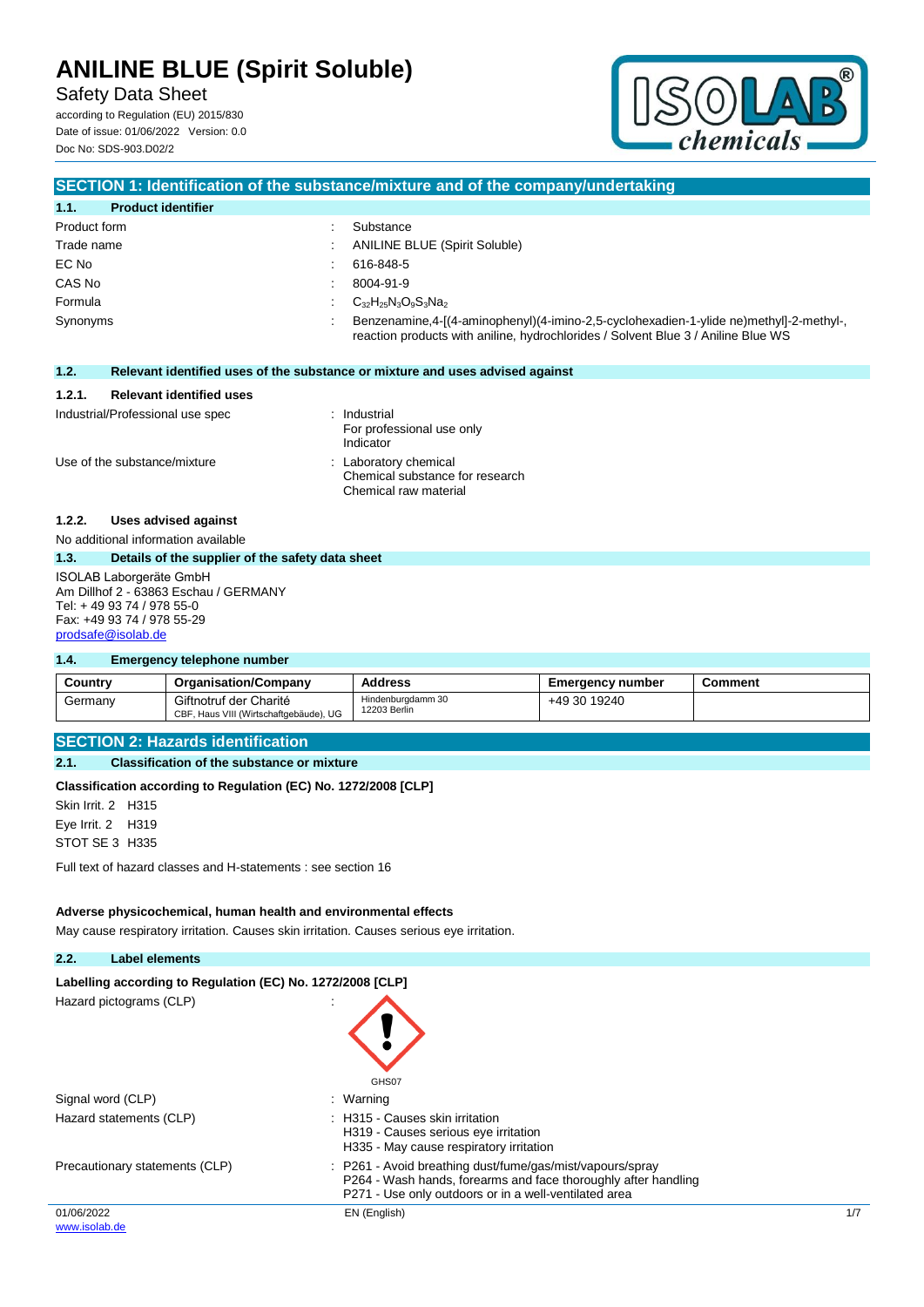Safety Data Sheet

according to Regulation (EU) 2015/830 Date of issue: 01/06/2022 Version: 0.0 Doc No: SDS-903.D02/2



P280 - Wear protective gloves/protective clothing/eye protection/face protection P302+P352 - IF ON SKIN : Wash with plenty of soap and water. P332+P313: If skin irritation occurs : Get medical advice P305+P351+P338: IF IN EYES : Rinse cautiously with water for several minutes. Remove contact lenses, if present and easy to do. Continue rinsing P304+P340: IF INHALED : Remove to fresh air and keep at rest in a position comfortable for breathing P363: Wash contaminated clothing before reuse.

P403+P233: Store in well-ventilated place. Keep container tightly closed.

P405: Store locked up

P501: Dispose of this material and its container to hazardous or special waste collection point, in accordance with local, regional, national and/or international regulation.

### **2.3. Other hazards**

This substance/mixture does not meet the PBT criteria of REACH regulation, annex XIII

This substance/mixture does not meet the vPvB criteria of REACH regulation, annex XIII

| <b>SECTION 3: Composition/information on ingredients</b> |                                         |     |  |  |
|----------------------------------------------------------|-----------------------------------------|-----|--|--|
| 3.1.<br><b>Substances</b>                                |                                         |     |  |  |
| <b>Name</b>                                              | <b>Product identifier</b>               | %   |  |  |
| <b>ANILINE BLUE (Spirit Soluble)</b>                     | (CAS No) 8004-91-9<br>(EC No) 616-848-5 | >99 |  |  |

Full text of H-statements: see section 16

#### **3.2. Mixtures**

Not applicable

|        | <b>SECTION 4: First aid measures</b>                                       |  |                                                                                                                                                                                   |  |
|--------|----------------------------------------------------------------------------|--|-----------------------------------------------------------------------------------------------------------------------------------------------------------------------------------|--|
| 4.1.   | <b>Description of first aid measures</b>                                   |  |                                                                                                                                                                                   |  |
|        | First-aid measures general                                                 |  | Call a poison center or a doctor if you feel unwell.                                                                                                                              |  |
|        | First-aid measures after inhalation                                        |  | Remove person to fresh air and keep comfortable for breathing. Call a poison center or a<br>doctor if you feel unwell.                                                            |  |
|        | First-aid measures after skin contact                                      |  | Wash skin with plenty of water. Take off contaminated clothing. If skin irritation occurs: Get<br>medical advice/attention.                                                       |  |
|        | First-aid measures after eye contact                                       |  | Rinse cautiously with water for several minutes. Remove contact lenses, if present and easy to<br>do. Continue rinsing. If eye irritation persists: Get medical advice/attention. |  |
|        | First-aid measures after ingestion                                         |  | Call a poison center or a doctor if you feel unwell.                                                                                                                              |  |
| 4.2.   | Most important symptoms and effects, both acute and delayed                |  |                                                                                                                                                                                   |  |
|        | Symptoms/injuries after inhalation                                         |  | May cause respiratory irritation.                                                                                                                                                 |  |
|        | Symptoms/injuries after skin contact                                       |  | Irritation.                                                                                                                                                                       |  |
|        | Symptoms/injuries after eye contact                                        |  | Eye irritation.                                                                                                                                                                   |  |
| 4.3.   | Indication of any immediate medical attention and special treatment needed |  |                                                                                                                                                                                   |  |
|        | Treat symptomatically.                                                     |  |                                                                                                                                                                                   |  |
|        | <b>SECTION 5: Fire-fighting measures</b>                                   |  |                                                                                                                                                                                   |  |
| 5.1.   | <b>Extinguishing media</b>                                                 |  |                                                                                                                                                                                   |  |
|        | Suitable extinguishing media                                               |  | : Water spray. Dry powder. Foam. Carbon dioxide. Sand.                                                                                                                            |  |
| 5.2.   | Special hazards arising from the substance or mixture                      |  |                                                                                                                                                                                   |  |
| fire   | Hazardous decomposition products in case of                                |  | : Toxic fumes may be released.                                                                                                                                                    |  |
| 5.3.   | <b>Advice for firefighters</b>                                             |  |                                                                                                                                                                                   |  |
|        | Protection during firefighting                                             |  | Do not attempt to take action without suitable protective equipment. Self-contained breathing<br>apparatus. Complete protective clothing.                                         |  |
|        | <b>SECTION 6: Accidental release measures</b>                              |  |                                                                                                                                                                                   |  |
| 6.1.   | Personal precautions, protective equipment and emergency procedures        |  |                                                                                                                                                                                   |  |
| 6.1.1. | For non-emergency personnel                                                |  |                                                                                                                                                                                   |  |
|        | Emergency procedures                                                       |  | . Ventilate spillage area. Avoid breathing dust/fume/gas/mist/vapours/spray. Avoid contact with                                                                                   |  |

## Emergency procedures : Ventilate spillage area. Avoid breathing dust/fume/gas/mist/vapours/spray. Avoid contact with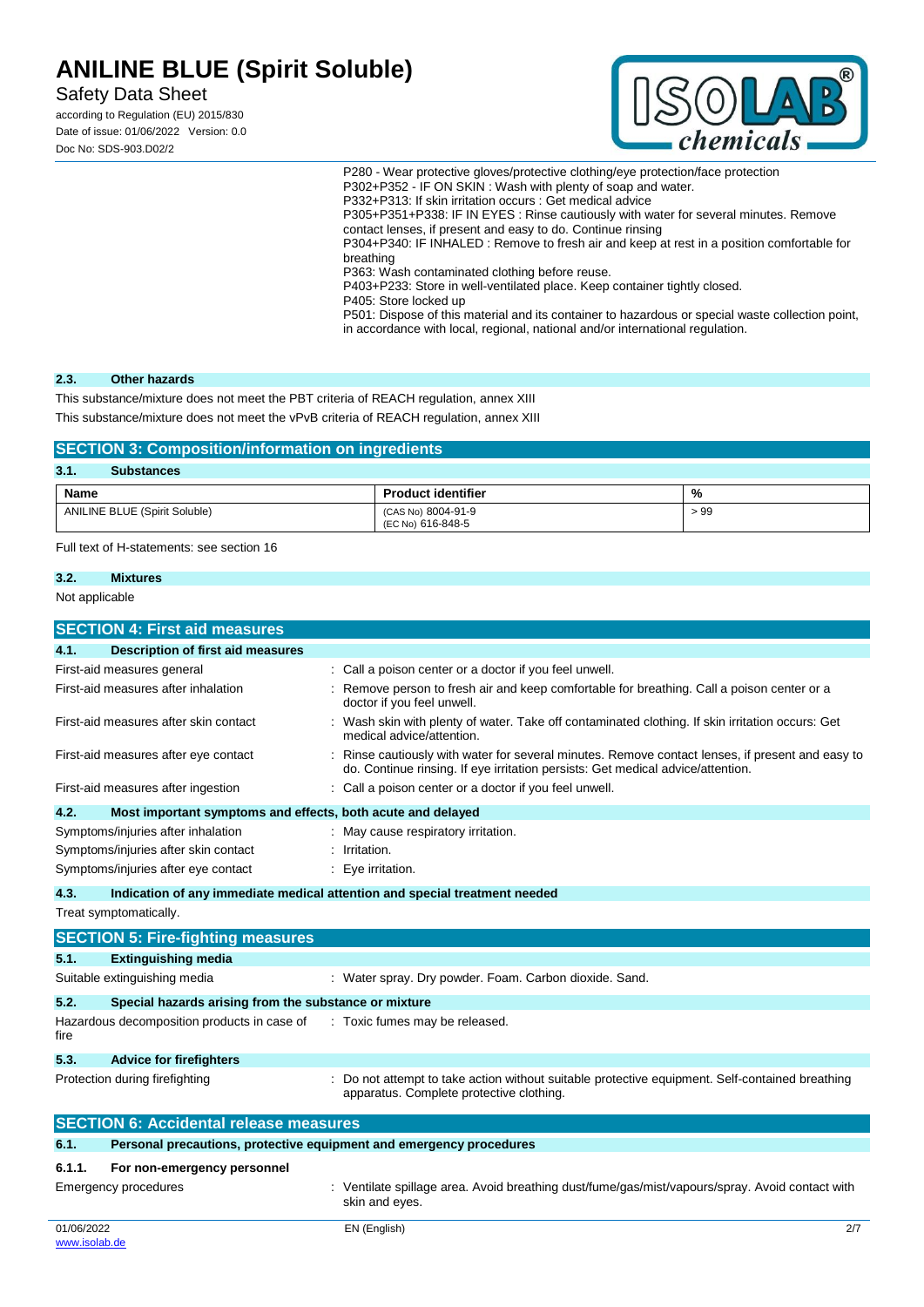## Safety Data Sheet

according to Regulation (EU) 2015/830 Date of issue: 01/06/2022 Version: 0.0 Doc No: SDS-903.D02/2



## **6.1.2. For emergency responders** Protective equipment **interprotective** curves : Do not attempt to take action without suitable protective equipment. For further information refer to section 8: "Exposure controls/personal protection". **6.2. Environmental precautions** Avoid release to the environment. **6.3. Methods and material for containment and cleaning up** Methods for cleaning up : Mechanically recover the product. Other information **intervals and the Contract of Materials or solid residues at an authorized site. 6.4. Reference to other sections** For further information refer to section 13. **SECTION 7: Handling and storage 7.1. Precautions for safe handling** Precautions for safe handling **interest of the State of the State 1**: Use only outdoors or in a well-ventilated area. Avoid breathing dust/fume/gas/mist/vapours/spray. Avoid contact with skin and eyes. Wear personal protective equipment. Hygiene measures **interpretatal in the Contaminated clothing before reuse.** Do not eat, drink or smoke when using this product. Always wash hands after handling the product. **7.2. Conditions for safe storage, including any incompatibilities** Storage conditions **in the state of the state of the state of the store locked up.** Store in a well-ventilated place. Keep container tightly closed. Keep cool. **7.3. Specific end use(s)** No additional information available **SECTION 8: Exposure controls/personal protection 8.1. Control parameters** No additional information available

#### **8.2. Exposure controls**

#### **Appropriate engineering controls:**

Ensure good ventilation of the work station.

#### **Personal protective equipment:**

Safety glasses. Gloves. Protective clothing. Dust formation: dust mask.

**Hand protection:**

Protective gloves

**Eye protection:**

Safety glasses

#### **Skin and body protection:**

Wear suitable protective clothing

#### **Respiratory protection:**

In case of insufficient ventilation, wear suitable respiratory equipment



#### **Environmental exposure controls:**

Avoid release to the environment.

## **SECTION 9: Physical and chemical properties**

| 9.1.           | Information on basic physical and chemical properties |         |
|----------------|-------------------------------------------------------|---------|
| Physical state |                                                       | : Solid |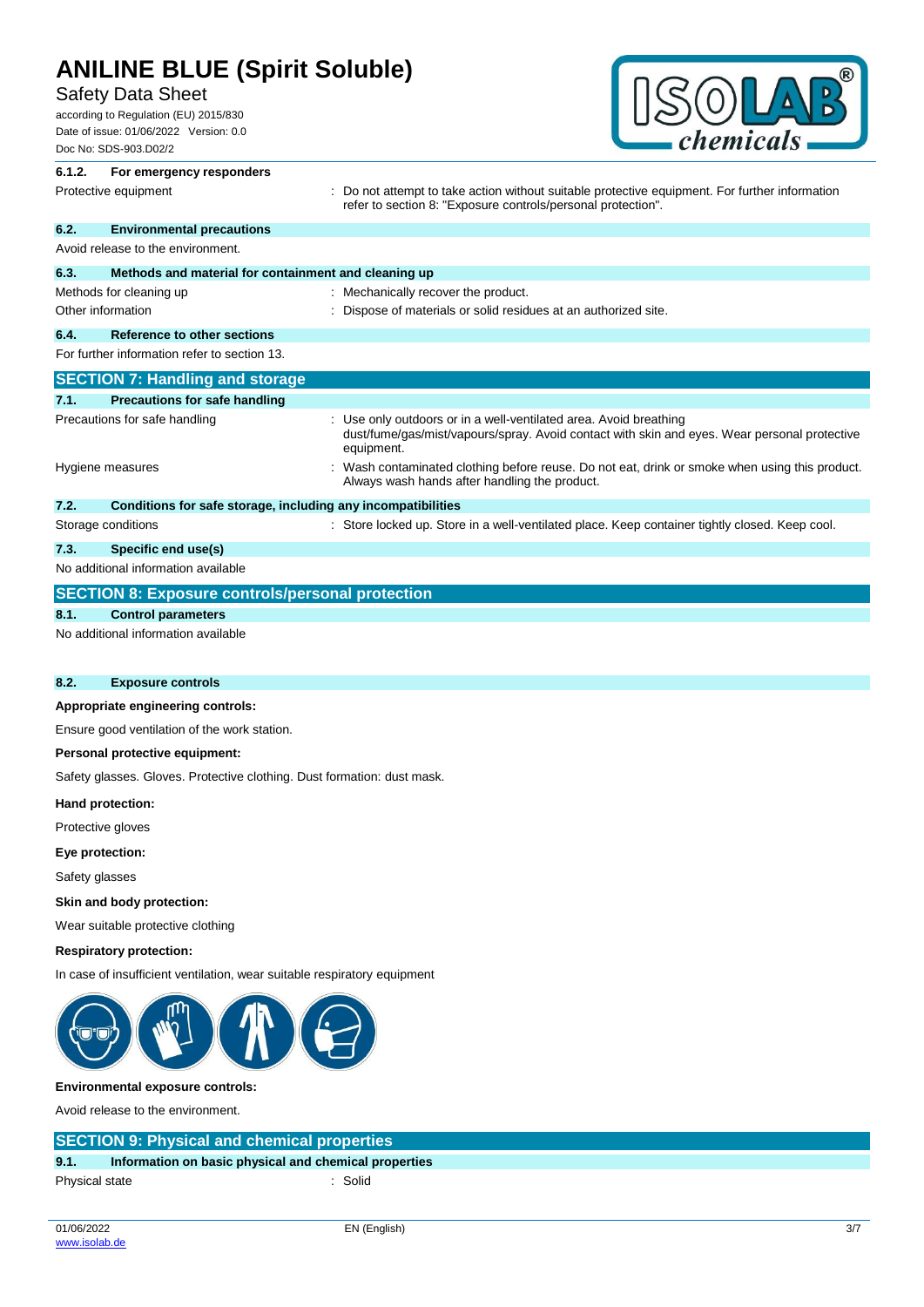Safety Data Sheet

according to Regulation (EU) 2015/830 Date of issue: 01/06/2022 Version: 0.0 Doc No: SDS-903.D02/2



| Appearance                                 | Crystals. Powder. |
|--------------------------------------------|-------------------|
| Molecular mass                             | 737.74 g/mol      |
| Colour                                     | Black.            |
| Odour                                      | Odourless.        |
| Odour threshold                            | No data available |
| pH                                         | No data available |
| Relative evaporation rate (butylacetate=1) | No data available |
| Melting point                              | No data available |
| Freezing point                             | Not applicable    |
| Boiling point                              | No data available |
| Flash point                                | Not applicable    |
| Auto-ignition temperature                  | Not applicable    |
| Decomposition temperature                  | No data available |
| Flammability (solid, gas)                  | Non flammable     |
| Vapour pressure                            | No data available |
| Relative vapour density at 20 °C           | No data available |
| Relative density                           | Not applicable    |
| Solubility                                 | No data available |
| Log Pow                                    | No data available |
| Viscosity, kinematic                       | Not applicable    |
| Viscosity, dynamic                         | No data available |
| <b>Explosive properties</b>                | No data available |
| Oxidising properties                       | No data available |
| <b>Explosive limits</b>                    | Not applicable    |
|                                            |                   |

## **9.2. Other information**

No additional information available

|       | <b>SECTION 10: Stability and reactivity</b>                                                                                                 |
|-------|---------------------------------------------------------------------------------------------------------------------------------------------|
| 10.1. | <b>Reactivity</b>                                                                                                                           |
|       | The product is non-reactive under normal conditions of use, storage and transport.                                                          |
| 10.2. | <b>Chemical stability</b>                                                                                                                   |
|       | Stable under normal conditions.                                                                                                             |
| 10.3. | Possibility of hazardous reactions                                                                                                          |
|       | No dangerous reactions known under normal conditions of use.                                                                                |
| 10.4. | <b>Conditions to avoid</b>                                                                                                                  |
|       | None under recommended storage and handling conditions (see section 7). Extremely high or low temperatures. Direct sunlight.                |
| 10.5. | Incompatible materials                                                                                                                      |
|       | Strong oxidizing agents.                                                                                                                    |
| 10.6. | <b>Hazardous decomposition products</b>                                                                                                     |
|       | Under normal conditions of storage and use, hazardous decomposition products should not be produced. Carbon dioxide. Carbon monoxide. fume. |

| : Not classified                  |
|-----------------------------------|
| Causes skin irritation.           |
| : Causes serious eye irritation.  |
| : Not classified                  |
| : Not classified                  |
| : Not classified                  |
| : Not classified                  |
| May cause respiratory irritation. |
| : Not classified                  |
|                                   |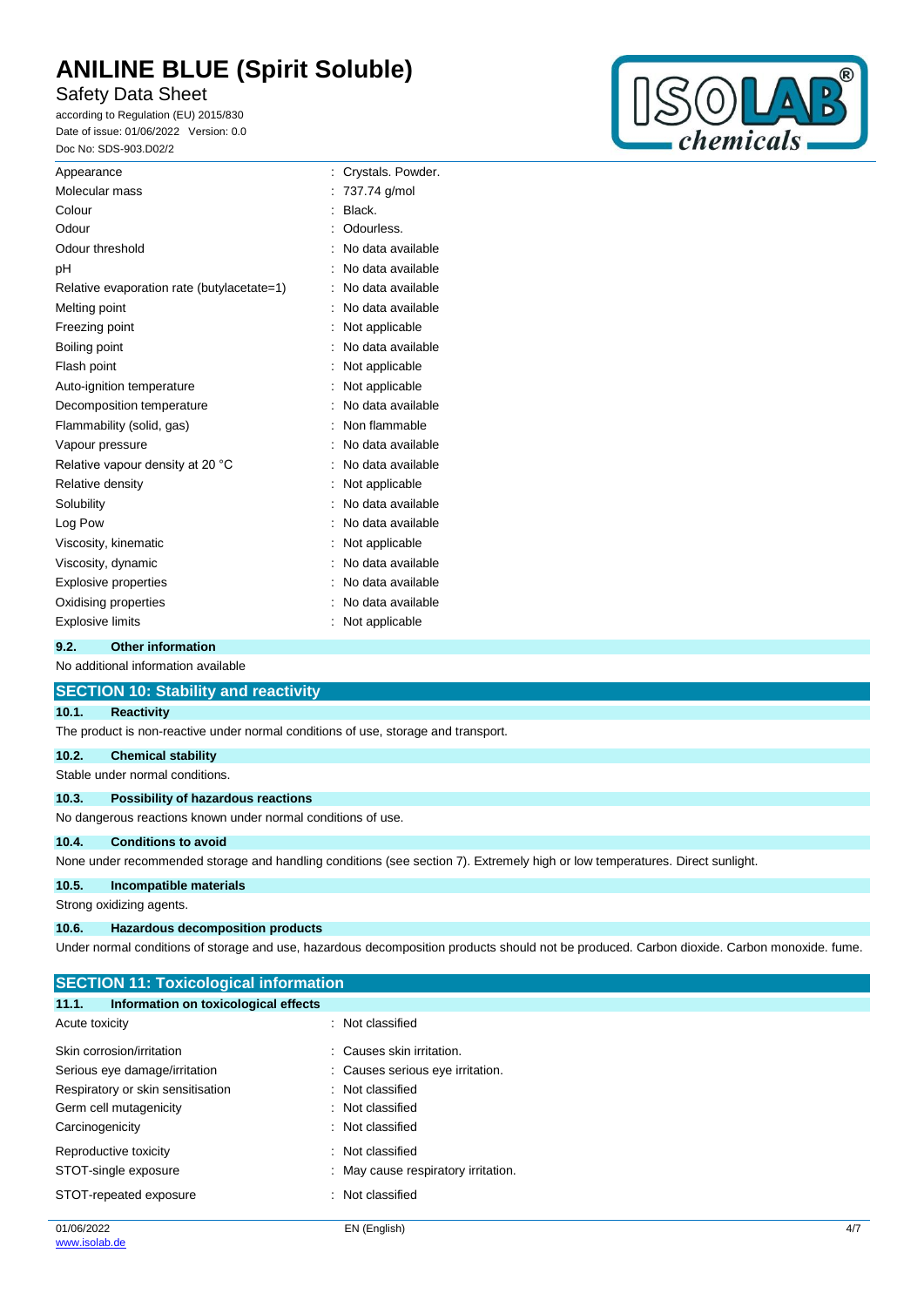Safety Data Sheet

| according to Regulation (EU) 2015/830  |  |  |  |
|----------------------------------------|--|--|--|
| Date of issue: 01/06/2022 Version: 0.0 |  |  |  |
| Doc No: SDS-903.D02/2                  |  |  |  |

Aspiration hazard : Not classified



|                                                  | <b>SECTION 12: Ecological information</b>                                              |                                                                                                                            |  |  |
|--------------------------------------------------|----------------------------------------------------------------------------------------|----------------------------------------------------------------------------------------------------------------------------|--|--|
| 12.1.                                            | <b>Toxicity</b>                                                                        |                                                                                                                            |  |  |
|                                                  | Ecology - general                                                                      | : The product is not considered harmful to aquatic organisms nor to cause long-term adverse<br>effects in the environment. |  |  |
| 12.2.                                            | Persistence and degradability                                                          |                                                                                                                            |  |  |
|                                                  | No additional information available                                                    |                                                                                                                            |  |  |
| 12.3.                                            | <b>Bioaccumulative potential</b>                                                       |                                                                                                                            |  |  |
|                                                  | No additional information available                                                    |                                                                                                                            |  |  |
| 12.4.                                            | <b>Mobility in soil</b>                                                                |                                                                                                                            |  |  |
|                                                  | No additional information available                                                    |                                                                                                                            |  |  |
| 12.5.                                            | <b>Results of PBT and vPvB assessment</b>                                              |                                                                                                                            |  |  |
| <b>ANILINE BLUE (Spirit Soluble) (8004-91-9)</b> |                                                                                        |                                                                                                                            |  |  |
|                                                  | This substance/mixture does not meet the PBT criteria of REACH regulation, annex XIII  |                                                                                                                            |  |  |
|                                                  | This substance/mixture does not meet the vPvB criteria of REACH regulation, annex XIII |                                                                                                                            |  |  |

### **12.6. Other adverse effects**

No additional information available

## **SECTION 13: Disposal considerations**

## **13.1. Waste treatment methods**

Waste treatment methods : Dispose of contents/container in accordance with licensed collector's sorting instructions.

## **SECTION 14: Transport information**

In accordance with ADR / RID / IMDG / IATA / ADN

| <b>ADR</b>                             | <b>IMDG</b>    | <b>IATA</b>    | <b>ADN</b>     | <b>RID</b>     |
|----------------------------------------|----------------|----------------|----------------|----------------|
| 14.1.<br><b>UN number</b>              |                |                |                |                |
| Not applicable                         | Not applicable | Not applicable | Not applicable | Not applicable |
| 14.2.<br>UN proper shipping name       |                |                |                |                |
| Not applicable                         | Not applicable | Not applicable | Not applicable | Not applicable |
| Not applicable                         | Not applicable | Not applicable | Not applicable | Not applicable |
|                                        |                |                |                |                |
| Transport hazard class(es)<br>14.3.    |                |                |                |                |
| Not applicable                         | Not applicable | Not applicable | Not applicable | Not applicable |
| Not applicable                         | Not applicable | Not applicable | Not applicable | Not applicable |
| 14.4.<br><b>Packing group</b>          |                |                |                |                |
| Not applicable                         | Not applicable | Not applicable | Not applicable | Not applicable |
| <b>Environmental hazards</b><br>14.5.  |                |                |                |                |
| Not applicable                         | Not applicable | Not applicable | Not applicable | Not applicable |
| No supplementary information available |                |                |                |                |

## **14.6. Special precautions for user**

### **- Overland transport**

Not applicable

**- Transport by sea**

Not applicable

**- Air transport** Not applicable

**- Inland waterway transport**

Not applicable

**- Rail transport**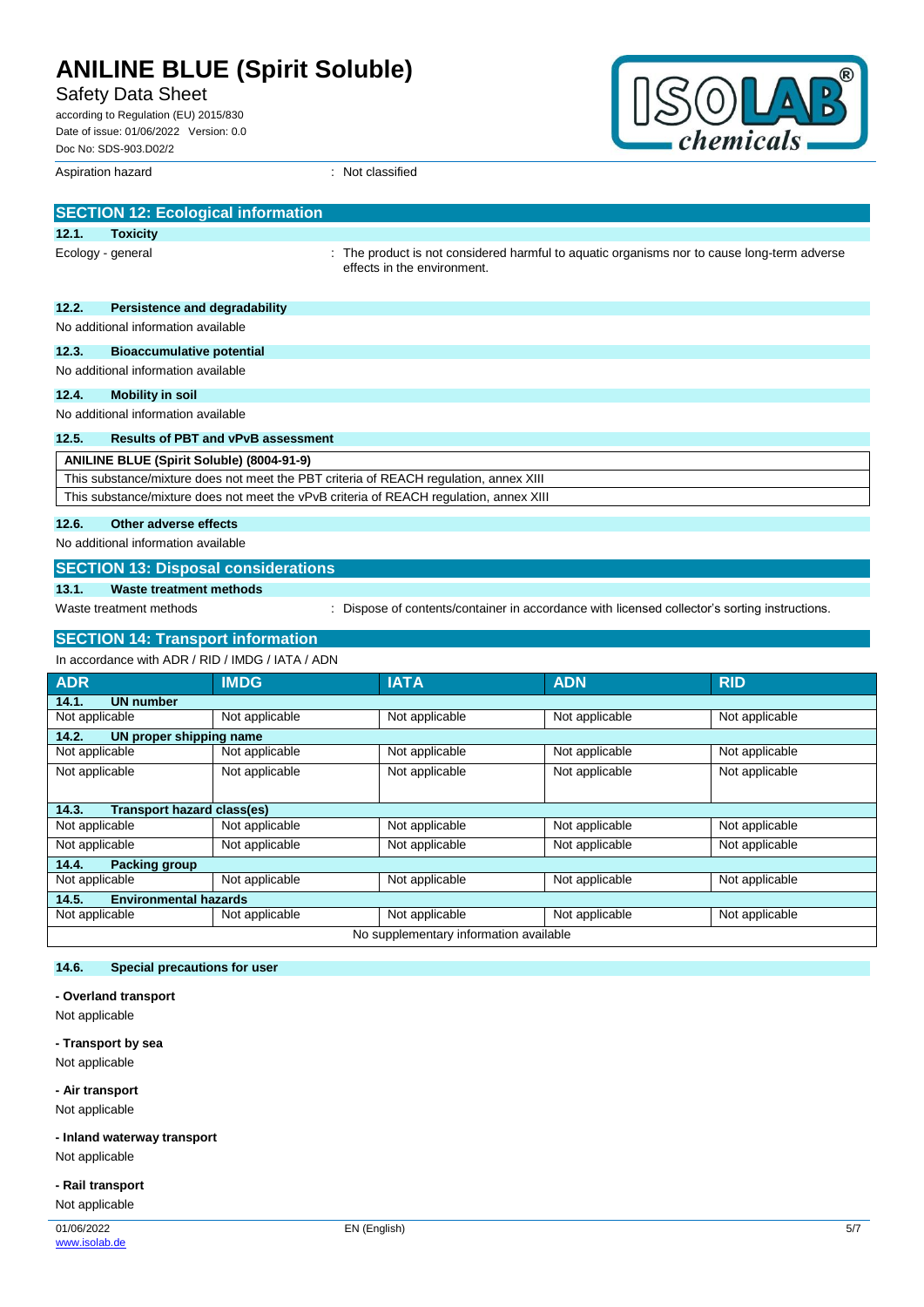Safety Data Sheet

according to Regulation (EU) 2015/830 Date of issue: 01/06/2022 Version: 0.0 Doc No: SDS-903.D02/2



#### **14.7. Transport in bulk according to Annex II of Marpol and the IBC Code**

Not applicable

## **SECTION 15: Regulatory information**

**15.1. Safety, health and environmental regulations/legislation specific for the substance or mixture**

#### **15.1.1. EU-Regulations**

No REACH Annex XVII restrictions

ANILINE BLUE (Spirit Soluble) is not on the REACH Candidate List ANILINE BLUE (Spirit Soluble) is not on the REACH Annex XIV List

### **15.1.2. National regulations**

Listed on the AICS (Australian Inventory of Chemical Substances) Listed on IECSC (Inventory of Existing Chemical Substances Produced or Imported in China) Listed on the Japanese ENCS (Existing & New Chemical Substances) inventory Listed on PICCS (Philippines Inventory of Chemicals and Chemical Substances)

### **Germany**

| 12th Ordinance Implementing the Federal<br>Immission Control Act - 12. BlmSchV       | : Is not subject of the 12. BlmSchV (Hazardous Incident Ordinance)          |
|--------------------------------------------------------------------------------------|-----------------------------------------------------------------------------|
| <b>Netherlands</b>                                                                   |                                                                             |
| SZW-lijst van kankerverwekkende stoffen                                              | $\therefore$ The substance is not listed                                    |
| SZW-lijst van mutagene stoffen                                                       | $\therefore$ The substance is not listed                                    |
| NIET-limitatieve lijst van voor de voortplanting<br>giftige stoffen - Borstvoeding   | $\therefore$ The substance is not listed                                    |
| NIET-limitatieve lijst van voor de voortplanting<br>giftige stoffen – Vruchtbaarheid | : The substance is not listed                                               |
| NIET-limitatieve lijst van voor de voortplanting<br>giftige stoffen - Ontwikkeling   | $\therefore$ The substance is not listed                                    |
| <b>Denmark</b>                                                                       |                                                                             |
| Recommendations Danish Regulation                                                    | : Young people below the age of 18 years are not allowed to use the product |
|                                                                                      |                                                                             |

### **15.2. Chemical safety assessment**

No chemical safety assessment has been carried out

## **SECTION 16: Other information**

Abbreviations and acronyms:

| Abbieviations and actorigins. |                                                                                                   |  |  |
|-------------------------------|---------------------------------------------------------------------------------------------------|--|--|
| <b>ADN</b>                    | European Agreement concerning the International Carriage of Dangerous Goods by Inland Waterways   |  |  |
| <b>ADR</b>                    | European Agreement concerning the International Carriage of Dangerous Goods by Road               |  |  |
| <b>CLP</b>                    | Classification Labelling Packaging Regulation; Regulation (EC) No 1272/2008                       |  |  |
| <b>IATA</b>                   | International Air Transport Association                                                           |  |  |
| <b>IMDG</b>                   | International Maritime Dangerous Goods                                                            |  |  |
| <b>PBT</b>                    | Persistent Bioaccumulative Toxic                                                                  |  |  |
| <b>REACH</b>                  | Registration, Evaluation, Authorisation and Restriction of Chemicals Regulation (EC) No 1907/2006 |  |  |
| <b>RID</b>                    | Regulations concerning the International Carriage of Dangerous Goods by Rail                      |  |  |
| <b>SDS</b>                    | Safety Data Sheet                                                                                 |  |  |
| vPvB                          | Very Persistent and Very Bioaccumulative                                                          |  |  |
|                               |                                                                                                   |  |  |

Data sources **Superint Studies : REGULATION (EC) No 1272/2008 OF THE EUROPEAN PARLIAMENT AND OF THE** COUNCIL of 16 December 2008 on classification, labelling and packaging of substances and mixtures, amending and repealing Directives 67/548/EEC and 1999/45/EC, and amending Regulation (EC) No 1907/2006.

| Full text of H- and EUH-statements: |                                                                                            |     |
|-------------------------------------|--------------------------------------------------------------------------------------------|-----|
| Eye Irrit. 2                        | Serious eye damage/eye irritation, Category 2                                              |     |
| Skin Irrit, 2                       | Skin corrosion/irritation, Category 2                                                      |     |
| STOT SE 3                           | Specific target organ toxicity — Single exposure, Category 3, Respiratory tract irritation |     |
| H315                                | Causes skin irritation                                                                     |     |
| H319                                | Causes serious eye irritation                                                              |     |
| H335                                | May cause respiratory irritation                                                           |     |
| 01/06/2022                          | EN (English)                                                                               | 6/7 |